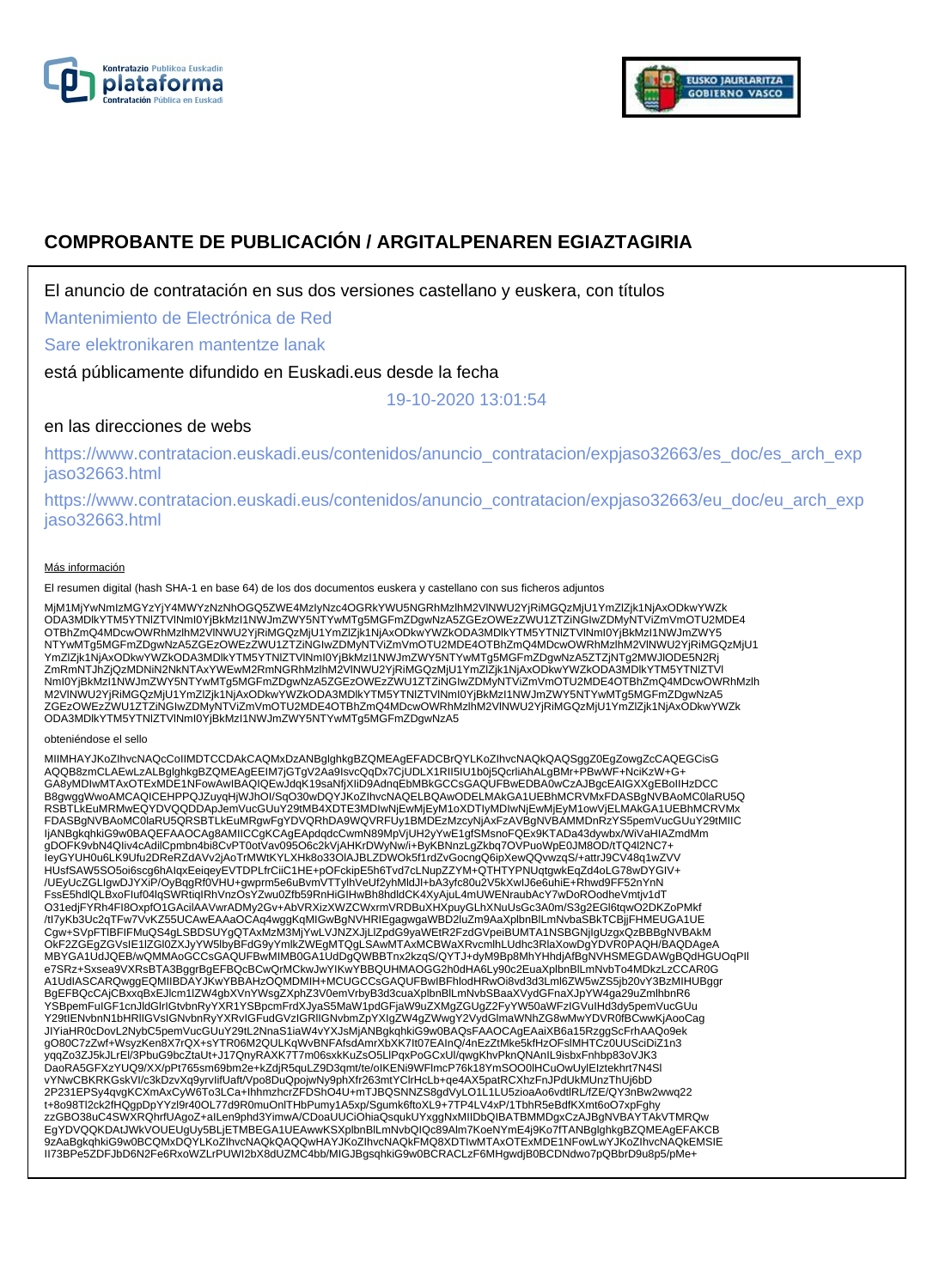



oe9BvlISU1baDdGPBFySGTBQMDykOjA4MQswCQYDVQQGEwJFUzEUMBIGA1UECgwLSVpFTIBFIFMuQS4xEzARBgNVBAMMCkl6ZW5w ZS5ib20CEHPPQJZuvqHjWJhOI/SqO30wDQYJKoZIhvcNAQEBBQAEqqIAlcdNocucy24wbppj/1fcqW/R8kQzYzfMAMhYw2sNNYXw iq4g7vAEV25ljlWRzUzro3/K7amO/LqFat4l0v82UKTljRNyHuNTobNH9QDejOJbmJ1sQK4B1b4lFxaRT446DRtYYrOMINoV++2n SmpMjawn0pLdN/lgDn8yziU7XQnSk4c1rajshPrE4uHu4IzNh2Wv3Y7tLuYvrfXdYzIQkg8RiE6ljVSJ/KsVxkXipwAdOSYGwBFW SYKbTySKqU3oaC2Nu8h6efFVmfgzvHEVG+zdfd+bLpkhV5TK2p7V6VFUo/L7hKLNydQEGmafsV8ZaFuTBgEUUkpB0I5EasDt+3hZ 8FR6OLyiGuLMSKGbSMNtZOT7VXdDGxSelkbb+aHqigeBWorekYgjNADBlcVOnATmAZKAP4HlGSyrS0QBYz//KtST4/Al/bCpsl// yRPLatFB03dVnLR69qrydS+zw3UzfGjKSmO0CMtsZ1XQyTxjaOcemSM/aEXjXoJpFKQIxWXph/d/gNxQ9dlZRNs6BUs4DDtuIzAM bSXtav6lsAVlbUDkeWkJqChIWO6Zo05i1RlljvgwBdFULdC0zzWpkl6i8qJeijSE0nJGjKwE95ulzJ6mzuVdABGtto8DDxlFkbMn zybDrXTOLyh22ZqPnZ0NrJeBXwDTplCn5Aybf+E=

### Kontratuaren iragarkia, gaztelaniaz eta eskaraz, izenburuekin

Mantenimiento de Electrónica de Red

### Sare elektronikaren mantentze lanak

Euskadi.eus webgunean argitaratzen da data honetatik

2020-10-19 13:01:54

### web hauen helbideetan

https://www.contratacion.euskadi.eus/contenidos/anuncio\_contratacion/expjaso32663/es\_doc/es\_arch\_exp jaso32663.html

https://www.contratacion.euskadi.eus/contenidos/anuncio\_contratacion/expjaso32663/eu\_doc/eu\_arch\_exp jaso32663.html

#### Informazio gehiago

Bi dokumentuen (euskara eta gaztelania) laburpen digitala (hash SHA-1, 64 oinarriarekin), erantsitako fitxategiekin

MjM1MjYwNmlzMGYzYjY4MWYzNzNhOGQ5ZWE4MzlyNzc4OGRkYWU5NGRhMzlhM2VlNWU2YjRiMGQzMjU1YmZlZjk1NjAxODkwYWZk YmZlZjk1NjAxODkwYWZkODA3MDlkYTM5YTNlZTVlNml0YjBkMzl1NWJmZWY5NTYwMTg5MGFmZDgwNzA5ZTZjNTg2MWJlODE5N2Rj ZmRmNTJhZjQzMDNiN2NkNTAxYWEwM2RmNGRhMzIhM2VINWU2YjRiMGQzMjU1YmZlZjk1NjAxODkwYWZkODA3MDlkYTM5YTNIZTVI Nml0YjBkMzI1NWJmZWY5NTYwMTg5MGFmZDgwNzA5ZGEzOWEzZWU1ZTZiNGIwZDMyNTViZmVmOTU2MDE4OTBhZmQ4MDcwOWRhMzlh M2VINWU2YjRiMGQzMjU1YmZlZjk1NjAxODkwYWZkODA3MDlkYTM5YTNlZTVlNml0YjBkMzl1NWJmZWY5NTYwMTg5MGFmZDgwNzA5 ZGEzOWEzZWU1ZTZiNGIwZDMyNTViZmVmOTU2MDE4OTBhZmQ4MDcwOWRhMzlhM2VINWU2YjRiMGQzMjU1YmZlZjk1NjAxODkwYWZk ODA3MDIkYTM5YTNIZTVINmI0YjBkMzI1NWJmZWY5NTYwMTg5MGFmZDgwNzA5

denboran digitalki zigilatu zuena

#### zigilua lortzen

MIIMHAYJKoZIhvcNAQcCoIIMDTCCDAkCAQMxDzANBqlqhkqBZQMEAqEFADCBrQYLKoZIhvcNAQkQAQSqqZ0EqZowqZcCAQEGCisG AQQB8zmCLAEwLzALBglghkgBZQMEAgEEIM7jGTgV2Ăa9IsvcQqDx7CjUDLX1RII5IU1b0j5QcrliAhALgBMr+PBwWF+NciKzW+G+ GA8yMDIwMTAxOTExMDE1NFowAwIBAQIQEwJdqK19saNfjXliD9AdnqEbMBkGCCsGAQUFBwEDBA0wCzAJBgcEAIGXXgEBoIIHzDCC B8gwggWwoAMCAQICEHPPQJZuyqHjWJhOI/SqO30wDQYJKoZIhvcNAQELBQAwODELMAkGA1UEBhMCRVMxFDASBgNVBAoMC0laRU5Q RSBTLKEuMRMwEQYDVQQDDApJemVucGUuY29tMB4XDTE3MDIwNjEwMjEyM1oXDTIyMDIwNjEwMjEyM1owVjELMAkGA1UEBhMCRVMx FDASBgNVBAoMC0laRU5QRSBTLkEuMRgwFgYDVQRhDA9WQVRFUy1BMDEzMzcyNjAxFzAVBgNVBAMMDnRzYS5pemVucGUuY29tMIIC IjANBgkqhkiG9w0BAQEFAAOCAg8AMIICCgKCAgEApdqdcCwmN89MpVjUH2yYwE1gfSMsnoFQEx9KTADa43dywbx/WiVaHIAZmdMm on on the state of the state of the state of the state of the state of the state of the state of the state of the state of the state of the state of the state of the state of the state of the state of the state of the st HUsfSAW5SO5oi6scg6hAlqxEeiqeyEVTDPLfrCiiC1HE+pOFckipE5h6Tvd7cLNupZZYM+QTHTYPNUqtgwkEqZd4oLG78wDYGIV+ /UEyUcZGLIgwDJYXiP/OyBqgRf0VHU+gwprm5e6uBvmVTTylhVeUf2yhMldJl+bA3yfc80u2V5kXwlJ6e6uhiE+Rhwd9FF52nYnN FssE5hdlQLBxoFluf04lqSWRtiqIRhVnzOsYZwu0Zfb59RnHiGIHwBh8hdldCK4XyAjuL4mUWENraubAcY7wDoROodheVmtjv1dT O31edjFYRh4Fl8OxpfO1GAcilAAVwrADMy2Gv+AbVRXizXWZCWxrmVRDBuXHXpuyGLhXNuUsGc3A0m/S3g2EGl6tqwO2DKZoPMkf /tl7yKb3Uc2qTFw7VvKZ55UCAwEAAaOCAq4wggKqMlGwBgNVHRlEgagwgaWBD2luZm9AaXplbnBlLmNvbaSBkTCBjjFHMEUGA1UE<br>Cgw+SVpFTIBFIFMuQS4gLSBDSUYgQTAxMzM3MjYwLVJNZXJjLlZpdG9yaWEtR2FzdGVpeiBUMTA1NSBGNjlgUzgxQzBBBgNVBAkM OKF2ZGEgZGVsIE1IZGI0ZXJyYW5lbyBFdG9yYmlkZWEgMTQgLSAwMTAxMCBWaXRvcmlhLUdhc3RlaXowDgYDVR0PAQH/BAQDAgeA<br>MBYGA1UdJQEB/wQMMAoGCCsGAQUFBwMIMB0GA1UdDgQWBBTnx2kzqS/QYTJ+dyM9Bp8MhYHhdjAfBgNVHSMEGDAWgBQdHGUOqPll e7SRz+Sxsea9VXRsBTA3BggrBgEFBQcBCwQrMCkwJwYlKwYBBQUHMAOGG2h0dHA6Ly90c2EuaXplbnBlLmNvbTo4MDkzLzCCAR0G